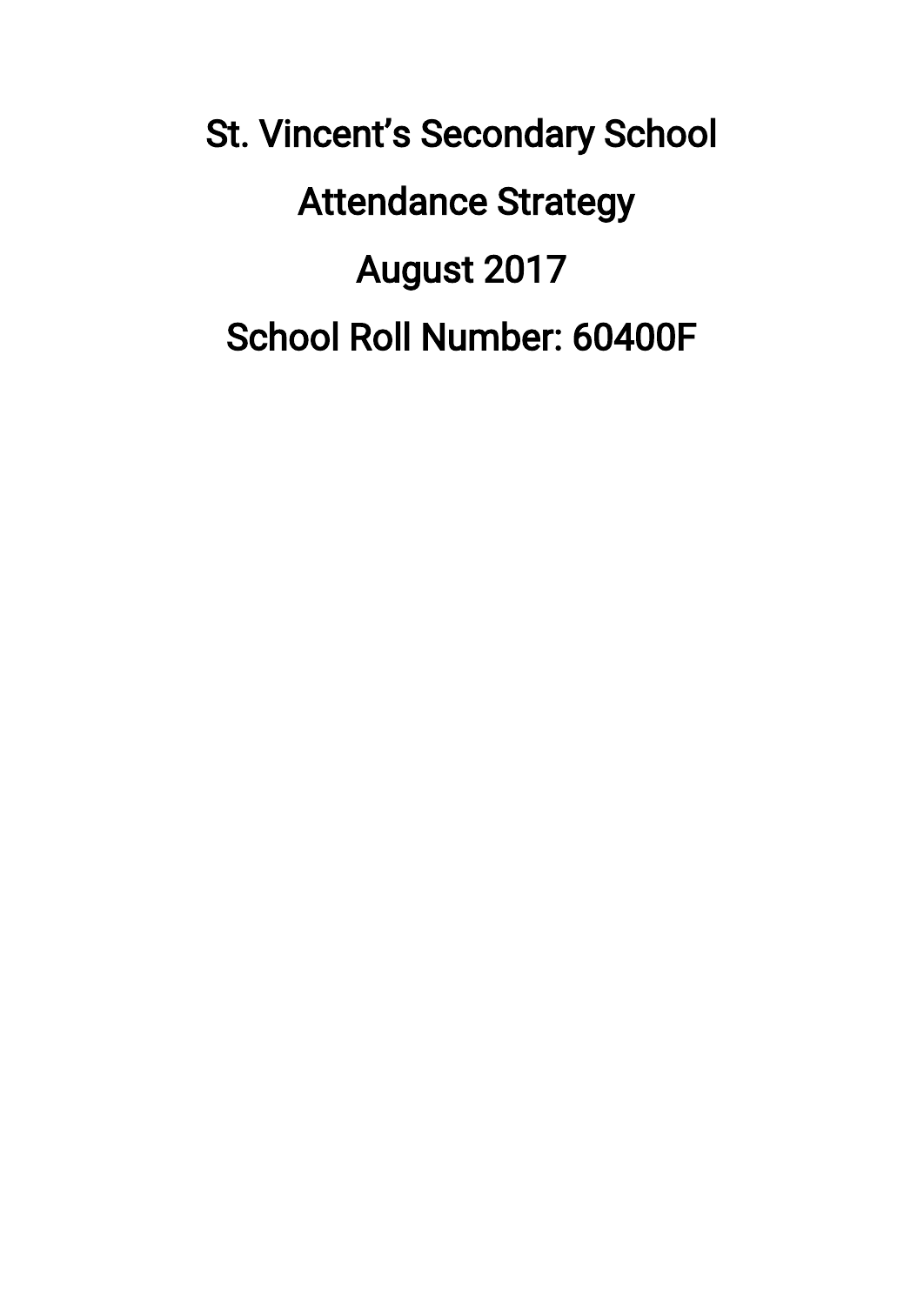### 1.SCOPE

This strategy applies to the students, staff and parents/guardians of St. Vincent's Secondary School, Glasnevin and relates to all aspects of school attendance and punctuality.

### 2. RELATIONSHIP TO OUR MISSION STATEMENT

We at St. Vincent's are committed to promoting high standards of attendance and punctuality. By encouraging our students to take responsibility for their actions, as well as empowering parents as primary educators, we will "promote leadership, foster community and respect diversity", in accordance with our Mission Statement. This strategy is dedicated to helping each student reach his full potential, both socially and educationally.

# 3.RATIONALE

- To work to protect, in conjunction with all other aspects of school life, the care and welfare of the students.
- To facilitate continuity and progression in the learning process.
- To ensure that students benefit fully from opportunities that this school offers them.
- To ensure that all parents/guardians, students and teachers are aware of their responsibilities to ensure high levels of attendance.
- To ensure that the school fulfils its legal obligations in accordance with the Education (Welfare) Act 2000 and other relevant acts. Under recent legislation, TUSLA has been established to oversee school attendance nationwide and each school has been assigned an Education Welfare Officer whose duty it is to liaise with the school in relation to attendance problems which may emerge. The Principal must inform the Educational Welfare Officer where any of the following occur:
	- 1. A student is suspended from school for a period of not less than six days.
	- 2. The aggregate number of school days on which a student is absent from school during a school year is not less than twenty.
	- 3. A student's name is, for whatever reason, removed from the register by the Principal.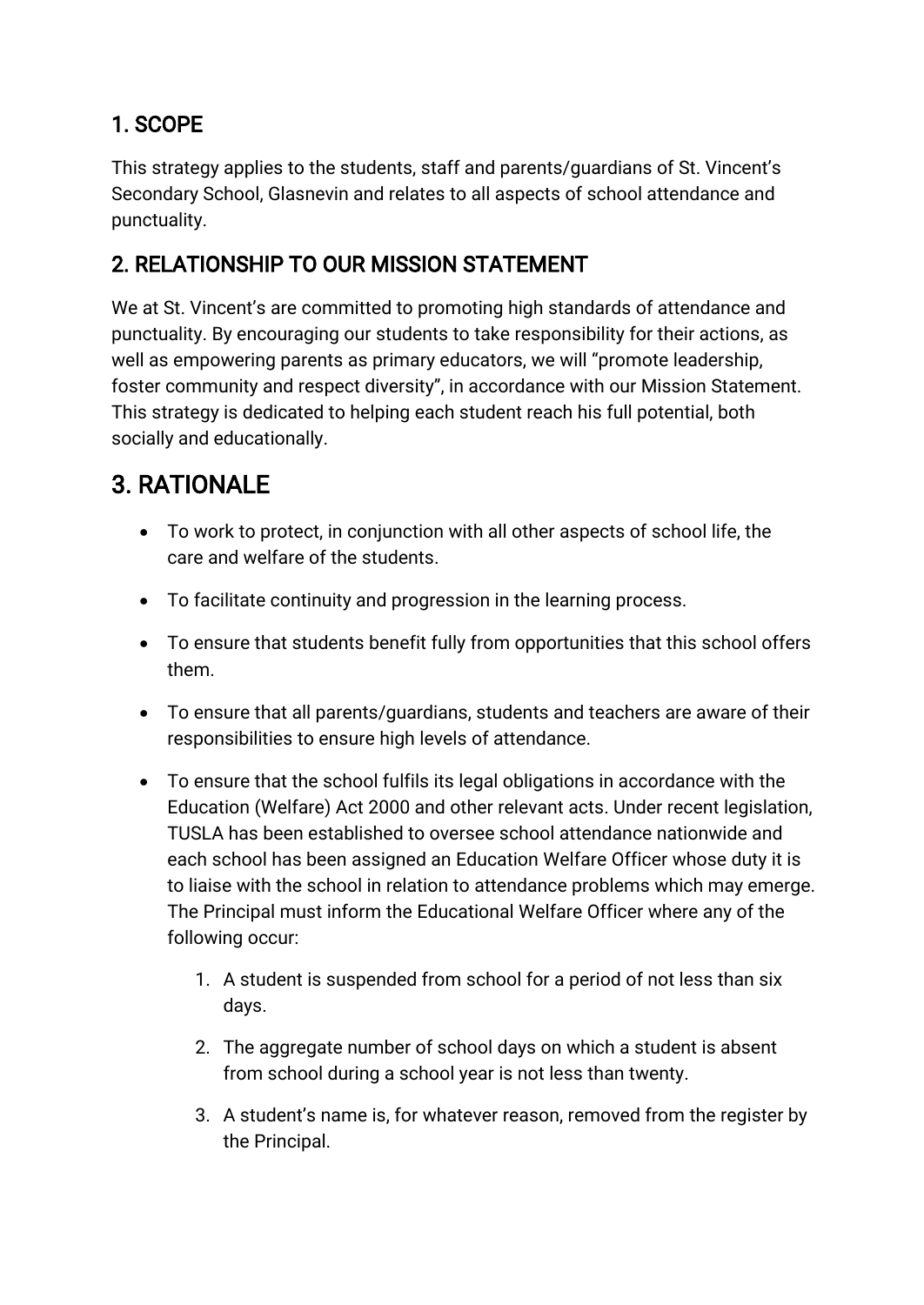4. A student is, in the opinion of the Principal of the school in which he/she is registered, not attending regularly.

## 4.GOALS

This strategy sets out to:

- Set and communicate high standards of attendance.
- Raise awareness of the importance of school attendance.
- Encourage students to take responsibility for their own punctuality and attendance.
- Ensure accurate records of students' whereabouts at all times during school hours.
- Identify early pupils at risk of absenteeism.
- Foster an appreciation of learning.
- Improve communication with parents.
- To ensure a whole school approach in relation to attendance.

# 5.APOSITIVEAPPROACHTOATTENDANCEAND **PUNCTUALITY**

- Good attendance is promoted in the school by a culture of high expectations. We encourage each student to take responsibility for his own learning and achieve their full potential through regular attendance in class.
- Throughout the curriculum, students are made aware of the incremental nature of learning and the implications for them of irregular attendance. This is also promoted through the Pastoral Care Programme (including the HSCL coordinator).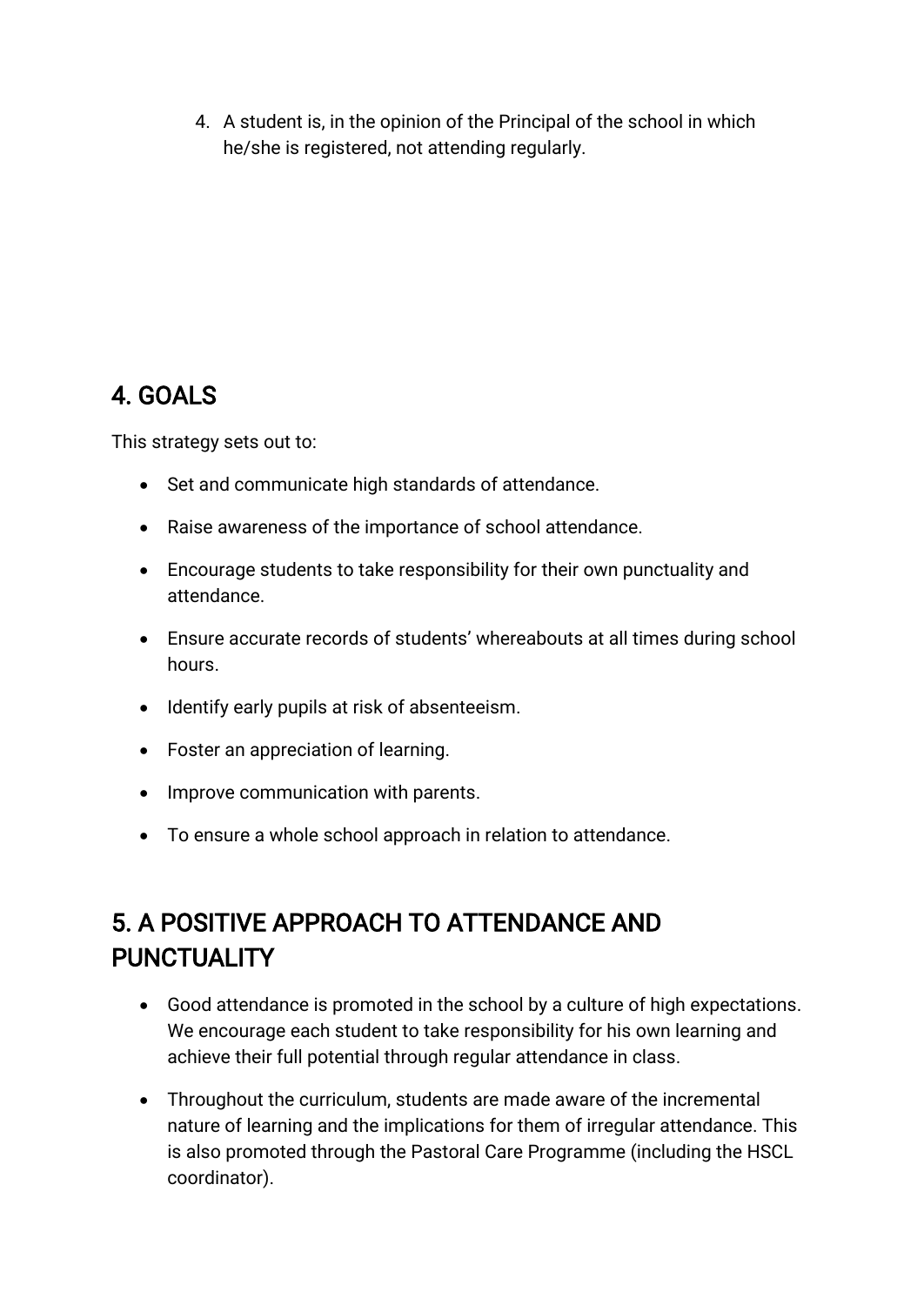- Members of the Care Team meet with students for whom attendance or punctuality has been identified as an issue.
- Reports to Parents/Guardians include a detailed breakdown of attendance for the period in question.
- Records of attendance and punctuality are available for parents to view on VS Ware by logging in using the unique password for that student.
- The school's reward system acknowledges excellent attendance and punctuality.
- A large emphasis is placed on being an active member of the school community, including extra-curricular activities.

### 6. PRINCIPLES UNDERPINNING OUR STRATEGY

- We are committed to attendance as an important aspect of our school ethos and school policy.
- $\bullet$  High Expectations for Every Student we aim to build a culture of high expectations among all staff and with every student for the student's learning, participation and attendance.
- A Whole-School Approach we recognise how all areas of a student's experience at school impacts on their engagement and attendance.
- $\bullet$  A Whole-Child Approach we recognise the complexity of some students' lives and difficulties. We strive to secure the involvement and support of many agencies and community supports for the student's overall well-being and welfare.
- Working in Partnership with Parents/Guardians and Families  $-$  We place a huge emphasis on teamwork with parents/guardians to secure high levels of attendance, partnership in developing attendance policy and close working relationships with parents of individual students to address problems.
- Valuating and Responding to Diversity Our strategy affirms the school's commitment to valuing the culture of every student and ensuring that every student will make the most of the learning opportunities provided by the school.
- Recognising resilience and Avoiding Stereotypes We recognise every student's capacity to attend school, learn well and achieve good outcomes. We will challenge stereotypes that students from particular backgrounds or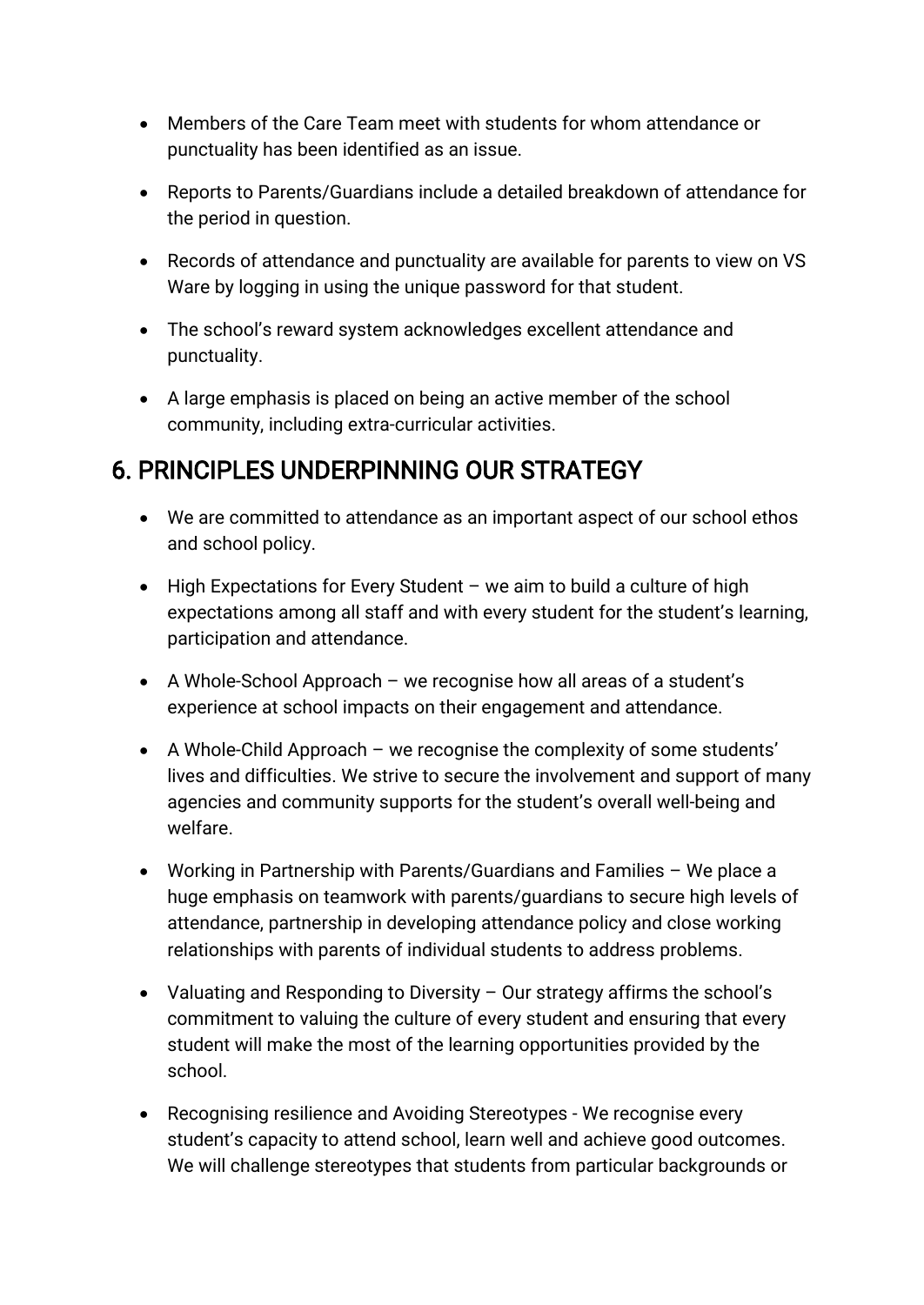with particular experiences will always encounter problems or difficulties with attendance and learning.

Focusing on Personal Responsibility – We strive to build each student's sense of personal responsibility for their own learning, and their responsibility to their peers and their teachers to be at school every day.

# **7. ROLES AND RESPONSIBILITIES**

#### Principal:

- To ensure that adequate systems are in place to record attendances and absences of students.
- To monitor attendance records regularly.
- To make reports to the Education Welfare Officer as required by the Education (Welfare) Act 2000.
- To inform parents/guardians and students of procedures for the notification of absences / withdrawal of students from the school.
- To remind students and parents/guardians of the importance of regular attendance and the negative impact of frequent absences on student progress.

#### Deputy Principal:

- To work in cooperation with the Principal, Form Tutors, Class Teachers, Care Team and Administration Staff and to implement School Policy.
- To liaise with the Care Team to address the difficulties surrounding a particular student's attendance.
- To meet with students who had unauthorised absence from class.
- To inform new teachers of their obligations with regard to recording attendance.
- To conduct an attendance and punctuality audit at the end of each term.
- Contact home to acknowledge excellent attendance and punctuality and to raise concerns about patterns of poor attendance and punctuality.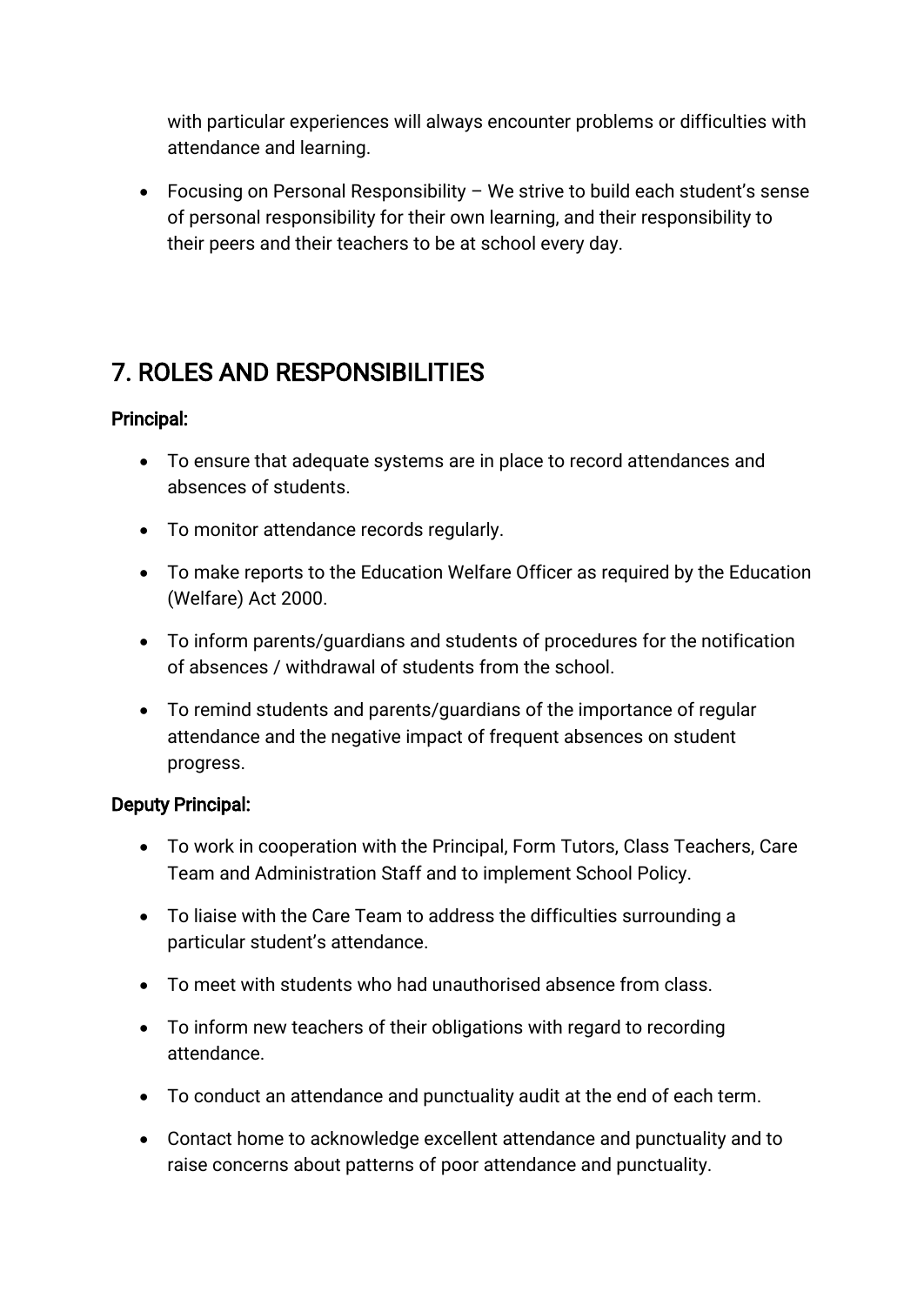#### Form Tutor:

- To record manually into the teachers diary the attendance of the form class at 08:50 each morning.
- To check absence notes from parents/guardian and to store these safely for the duration of the year.
- To liaise with the HSCL Coordinator and Deputy Principal in the event of absences not being explained or where any other problems may arise in relation to attendance.
- To report a student for lates detention if they receive more than three morning late stamps or one afternoon late stamp.

#### ClassTeacher:

- To record the attendance of every class every day and log it onto VS Ware. When substituting under the S&S scheme or when providing cover for personal leave, the teacher will take a list of the names of every student in the classroom (essential information in the case of an evacuation of the school).
- To impress on students the importance of regular attendance and insist on punctuality.
- Acknowledge students, welcome them back and support them upon their return to school.
- They need to carry out an initial investigation and refer to Tutor if the student does not have a satisfactory explanation for absence from your class.

#### Parents / Guardians:

- To support the school's Attendance Strategy in compliance with their legal responsibilities (Education Welfare Act 2000).
- To ensure regular attendance of students and avoid unwarranted absences.
- To provide a written reason for the student's absence on the first day of return to school in the student's journal.
- All messages relating to student absences must be confirmed in writing as soon as possible for the attention of the Form Tutor.
- To provide to the school reliable contact telephone numbers and alternative "emergency" numbers so that the school may contact parents/guardians or other authorised parties if necessary.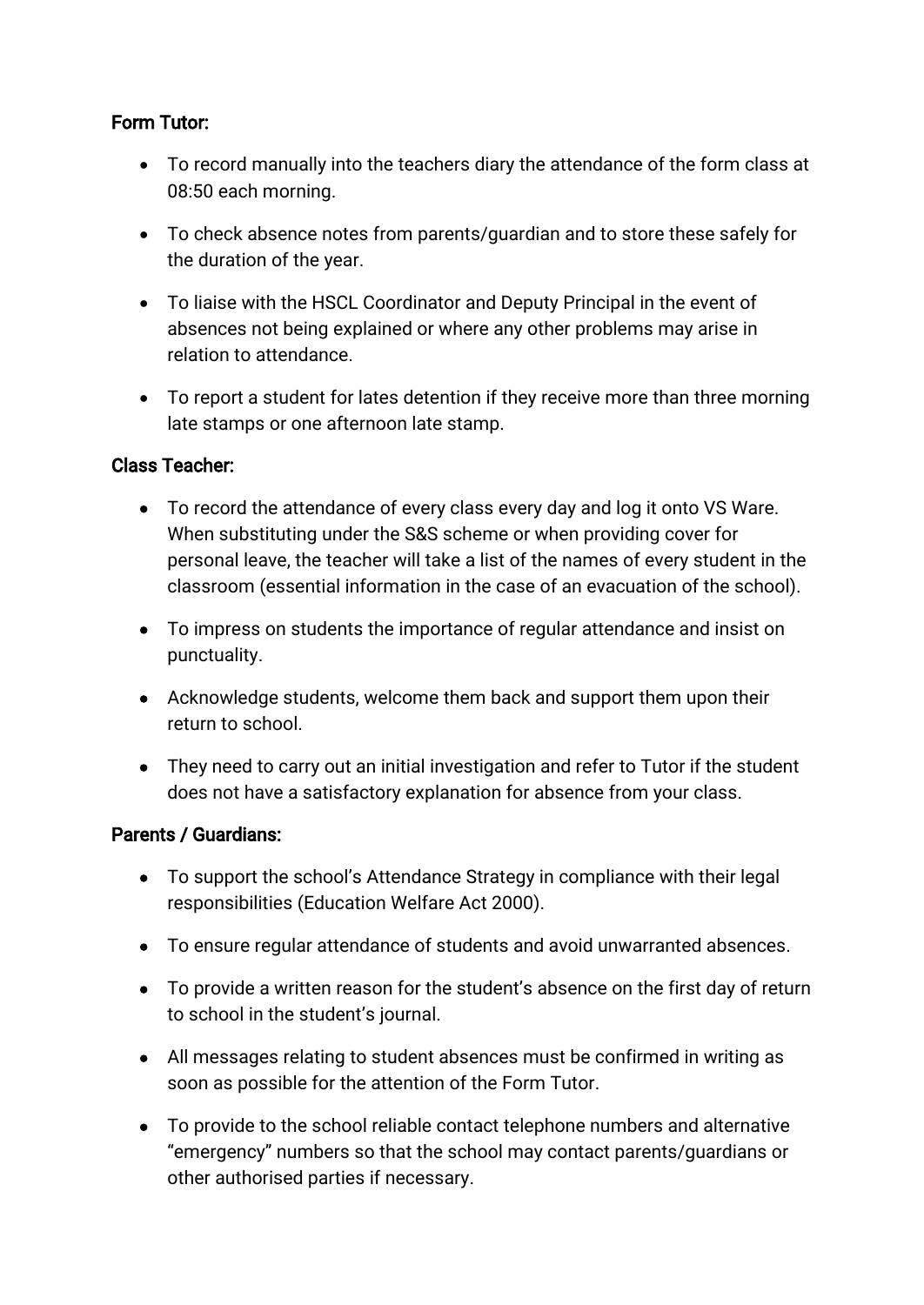- To adhere to the procedures set out in this Strategy for the withdrawal of students from school during the school day.
- To acknowledge, and where necessary, reply to communications from the school in relation to attendance issues.
- To arrange, where possible, all elective appointments for after school or during school holidays.
- Signing in and out of school: Any student who needs to leave school can only do so when contact has been made with a parent and permission granted. The student must report back to reception if that student is returning to school following an appointment.
- Student taking ill during lunchtime while off the school premises: In the event of a student taking ill during lunchtime while off the school premises the school must be notified immediately by Parent / Guardian.

#### Student:

- To punctually attend all scheduled classes every day unless there is a valid reason for not doing so.
- Report to the office through the front door upon arrival if they are late.
- Following an absence from school, to present a written explanation to their Form Tutor in the School Journal on the day of return to class.

#### Attendance Officer:

- To liaise with and assist class teachers in matters relating to the recording and inputting of the attendance into VS Ware.
- $\bullet$  To attempt to make contact with parents / guardians when a student is absent in order to ascertain the reason for absence.
- To work in conjunction with the HSCL Coordinator in submitting necessary reports to TUSLA.
- To participate in the Care Team and assist in matters relating to attendance and punctuality.
- To manage the lates system in the mornings and afternoons.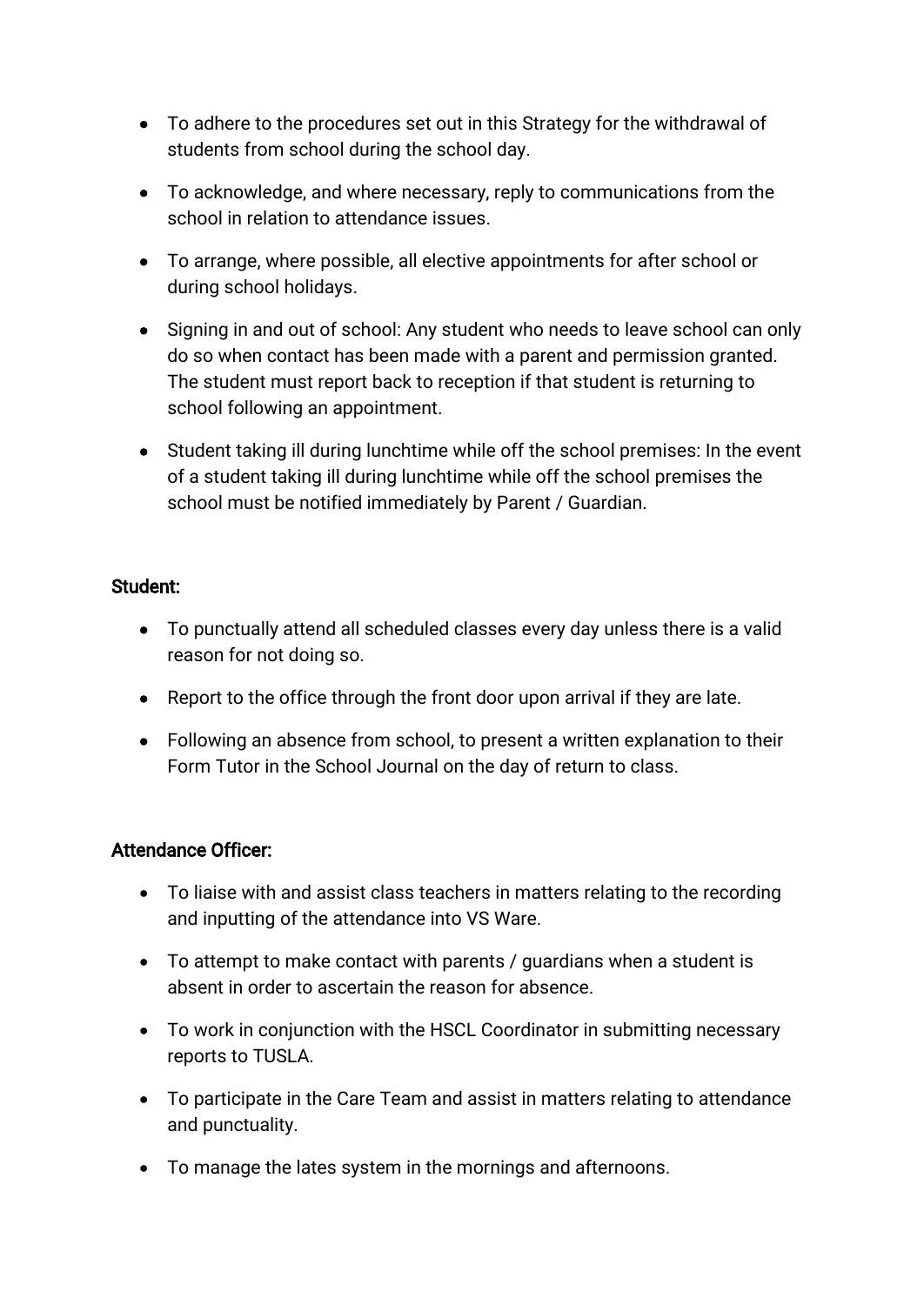• To liaise regularly with the HSCL Coordinator in relation to matters of attendance and punctuality.

#### **HSCL Coordinator:**

- Targets children at risk of not reaching their potential in the education system because of family-based issues, which adversely affect pupil attainment and school retention.
- Focuses directly on the significant adults in the children's lives and seeks direct benefits for the children themselves.
- Works in an enabling way with parents to develop their capacity as a key resource in their children's learning.
- Develops the pupil-parent-teacher relationship so that school becomes a place where all young people can reach their potential.
- Becomes familiar with attendance patterns, in order to maximise student attendance, participation and retention.
- Works in a supportive and purposeful way with parents and facilitates communication with class teacher, Form Tutor and school management, when required.
- Promotes positive teacher and staff attitudes towards partnership working and adopting a whole-school approach to attendance participation and retention.

#### DEIS Coordinator

- Works in conjunction with the school's DEIS Committee to produce a *Plan to* Promote Attendance as one of the Key Strands of the DEIS Plan (1 Year and 3 Year Plans).
- Specify how attendance should improve as a result of measures in the school's DEIS Plan.
- State proposed measures (both existing and new) to improve attendance, including which member of staff is responsible, when it is happening and what resources are required.
- State how progress will be monitored and at what intervals over the three years.
- Explain how impact of actions on attendance will be evaluated at the end of